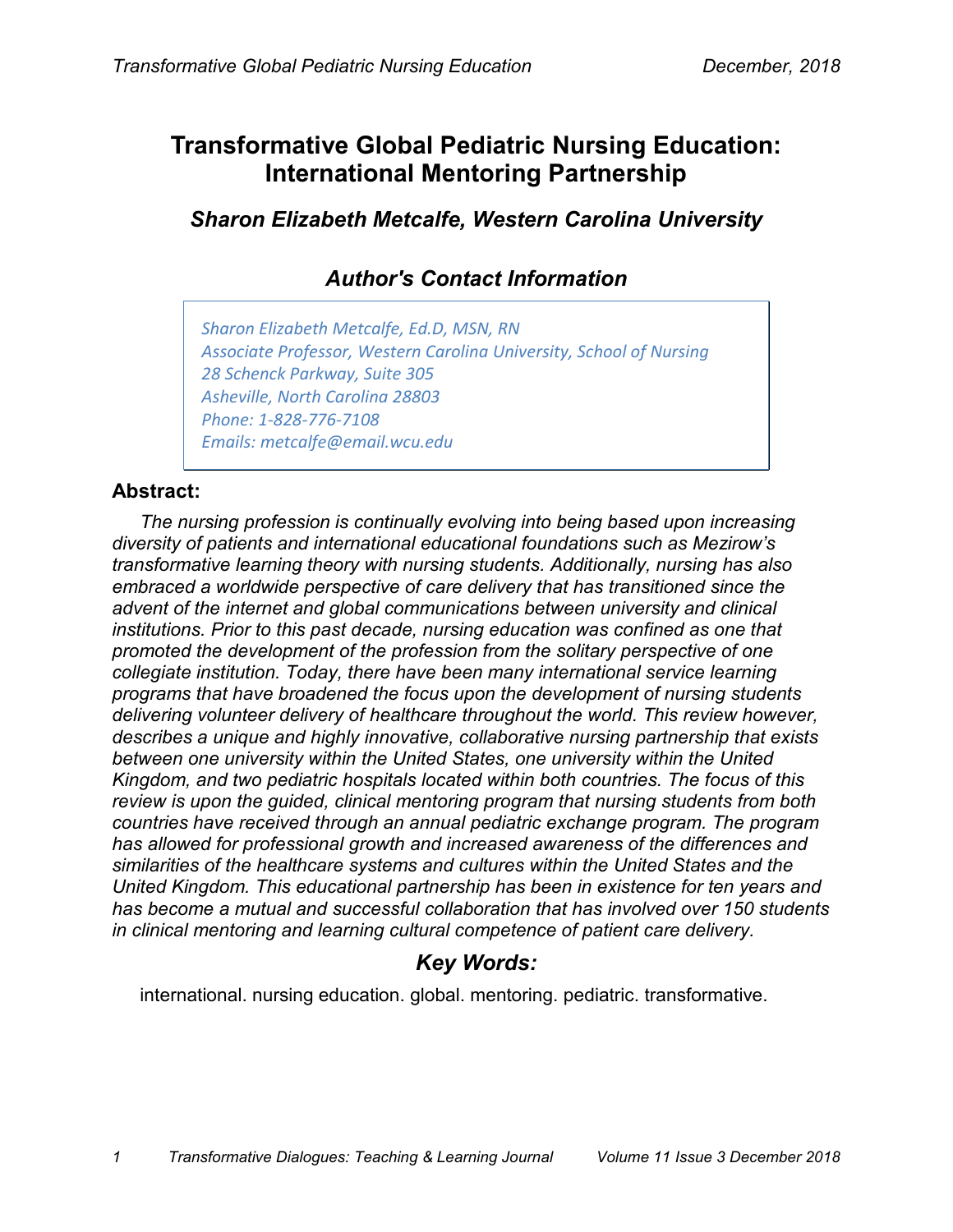## **Transitions in global healthcare for nursing care delivery**

The realm of healthcare has become globally based and one that is international in focus and has brought tremendous changes for the delivery of care for the nursing profession. The nursing profession has evolved into becoming one that requires nurses to have the knowledge and clinical expertise to provide care to a diversity of patients that are both international in scope, as well as having cultural and spiritual beliefs towards care from a variety of widespread perspectives (Berlund, Richards, & Lund, 2014). Nurses are required to provide care from the foundation of embracing and acknowledging transcultural health beliefs and delivering care to patients that are from many different regions of the world (Long, 2016; Purnell, 2018).

A highly influential and classic study was conducted by The Sullivan Commission in 2004, which found that there existed a severe shortage of minorities and persons of color that comprised the personnel of the healthcare providers within the United States (The Sullivan Commission, 2004). Additionally, this study revealed that the diversity of the population was dramatically increasing and that health care providers needed to both understand and care for patients with a variety of beliefs towards health, wellness, and illness. This finding has had the profound impact of awakening the need for diversifying both health professionals as well as the delivery of care within the United States (The Sullivan Commission, 2004).

#### **Cultural competence and cultural awareness with provision of nursing care**

With the increasing diversity of the world's population, today's schools of nursing and health care educators are faced with the challenge of preparing the next generation of nurses with a broader awareness to provide care with the knowledge of cultural competence towards patients of all backgrounds (Kohlbry, 2016). Cultural competence is the development of an awareness of another's culture which includes its health beliefs, wellness, and illness characteristics that are different than one's own beliefs (Maltby, de Vries-Erich, & Lund, 2016). Novice nursing students have limited cultural awareness of the global society and populations of people that reside in countries that are at a distance and different than their own (Curtin, Martins, & Schwartz-Barcott, 2014).

Despite the advent of the internet, as well as global communication such as email, the reality of caring for patients from a variety of cultural backgrounds is difficult to understand for students without the lived experience of being able to travel and care for patients abroad (Gilliland, Attridge, Attridge, Maize, & McNeill, 2016). Students often discover that international travel experiences in which they learn to care for a population of patients that are different and unique from one's own is a transformative experience that enriches their world perspective and increases their knowledge base of cultural nursing care (Kronk, Weideman, Cunningham, & Resick, 2015, Mezirow, 2009).

Brown and Boateng (2016) found that study abroad programs have significant benefits such as promoting cultural understanding and acknowledging the differences in healthcare settings, policies and practices. Many study abroad programs are service learning in nature and focus upon having nursing students deliver patient care to vulnerable and marginalized rural populations of patients in third world nations (Berg, 2016). Bamber (2015) found that pedagogical approaches such as utilizing international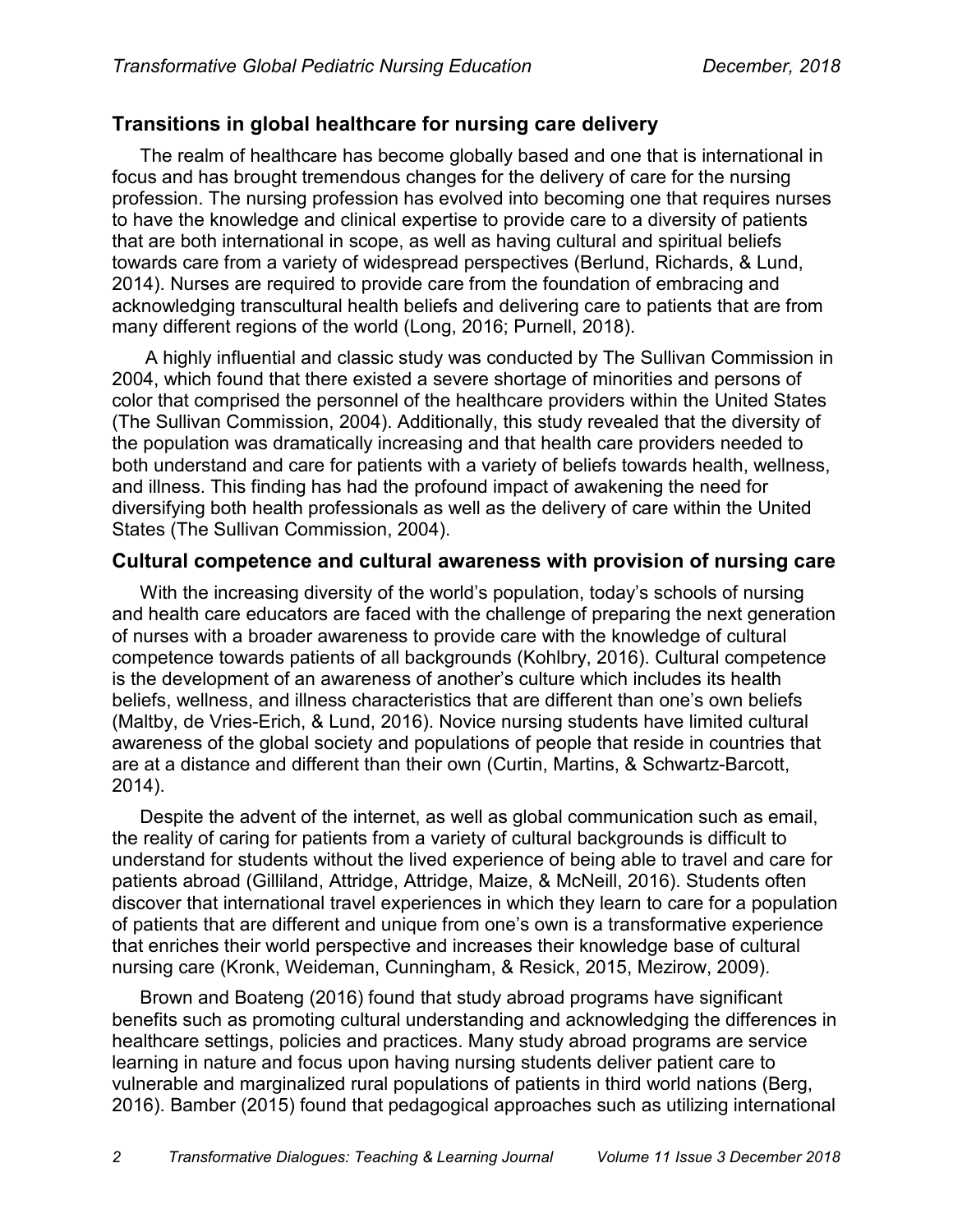service learning opportunities with students helps to develop and cultivate a cosmopolitan orientation to the world and healthcare. Cosmopolitanism is considered the acquisition of becoming other-wise for gaining cultural awareness and cultural competence. Service learning clinical opportunities additionally have been found to provide a forum for critical reflection such as use of journals whereby students are able to use reflection to help further understand their experiences as they return to their home country (Curtin, Martins, Schwartz-Barcott, DiMaria, & Ogando, 2015).

#### **Transformative learning theory and study abroad opportunities**

The theoretical framework of Mezirow's transformative learning may be used as the underpinning of the foundation for nursing educators to embrace international learning (Strange & Gibson, 2017). Mezirow's (2009) theory is used to describe how people develop and use critical self-reflection to consider their beliefs and experiences, and change their own unique perspectives of the world and its people over time. Study abroad opportunities allows novice students to engage in active learning and critical reflection regarding their individualized patient care experiences. These opportunities allow once in a lifetime experiences for students to reflect on both the similarities and the differences they witness in healthcare within a different country from their own (Simm & Marvell, 2015). Mezirow believed that a person would change their world view of both people and a situation when facing a "disorienting dilemma", which is an experience that doesn't fit into the person's current beliefs about the world (Howie & Bagnall, 2013). Nursing students are often presented with cultures that are vastly different from their own, and this includes delivery of care that is unique to healthcare systems, both socialized and privatized, around the world.

#### **Transformative collaborative international pediatric mentoring program**

Throughout the past fifteen years, most international study abroad programs have been service learning based and are primarily developed to have nursing students deliver basic nursing first aid care to populations within third world nations. Most studies that have been conducted within nursing have been with educators investigating the impact of service learning programs upon the novice students that partake with these excursions (Kelleher & FitzGerald, 2017). In a systematic review of 23 empirical articles regarding international student exchange experiences, Kolbuk, Mitchell, Glick, and Greiner (2012) found that there was a lack of articles describing two-way exchange experiences in global pediatric nursing education and that there were not any models for best practice for international student clinical mentoring exchanges.

This review describes the establishment of a unique and innovative, collaborative pediatric global mentoring partnership between two universities and two pediatric hospitals in the United Kingdom and the United States. The primary goal of this program has been to facilitate the acquisition of knowledge of cultural competence of families and care delivery of pediatric patients from a different country than one's own for the nursing students. This goal has been accomplished through enabling novice nursing students to developing an understanding of differences and similarities in pediatric patient care through family dynamics, society, social structures, and healthcare delivery systems in socialized and privatized societies. Students are assigned clinical mentors for caring for pediatric patients, as well as delivery of formal presentations on a topic of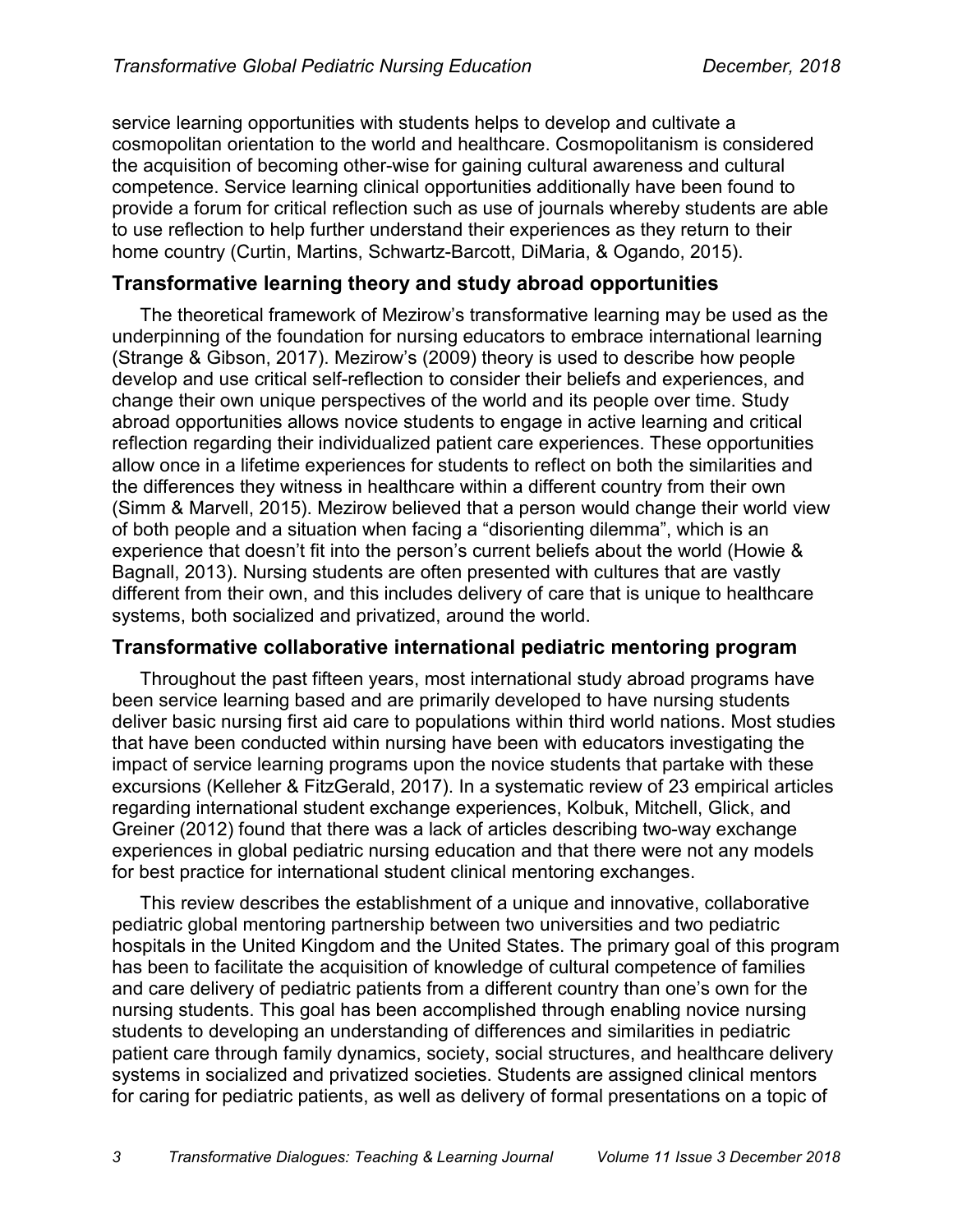interest to them in pediatric care to their peers in the host country. Additionally, students are assigned in-depth reflective journals that consist of questions regarding the acquisition of knowledge of cultural competence regarding the patients and families that they are caring for in another country. Using reflective journals, students are able to pause and contemplate the value of their learning on the trip and broadening their perspective of cultures and people that are different than their own. Students from both countries are also able to bring home new knowledge to share with other students and nurses regarding the pediatric care delivery that they have learned on their journey.

#### **Initiation and development of the collaborative international mentoring partnership**

Based upon the clinical nursing research findings that have been evident in the nursing literature, an international collaborative educational pediatric program and partnership was initiated in 2007. The program has been in existence for ten years. With the mutual goals of providing an exchange program that focused upon the transformation of nursing students' transcultural beliefs, cultural awareness, and cultural competence, a partnership program was developed between a northern European university school of nursing in the United Kingdom and a southeastern university school of nursing within the United States. With a formal letter of introduction and inquiry from the pediatric professor of the school of nursing in the United States, a meeting of introduction was held in the United Kingdom. Assembled at the meeting were the administration and pediatric professors of both schools of nursing, clinical nursing leaders from the regional pediatric hospital, and the chief nursing officer who represented the United Kingdom. All members of the meeting agreed to progress with the educational program that would benefit nursing students from both schools of nursing. The pediatric professors were enthusiastic to begin the program.

The foundation of the international collaborative educational program was based upon the field of pediatrics due to the nursing professors having specialization in the field of pediatric nursing. An agreement and legal educational contract was designed and approved by both university schools of nursing. The primary focus of the program was on the development of having an annual exchange program that facilitated the clinical learning of novice nursing students through the guidance and direction of clinical nursing mentors in both countries. The pediatric hospitals in both countries would arrange for the clinical rotations in pediatric wards, clinics, and units.

With the focus of the program consisting of clinical mentoring of pediatric patients and families in the two hospitals, all educational learning was conducted through the clinical experiences. Students did not enroll in other classes at the host universities while they were on their educational journey. Students were led by nursing mentors in a wide array of diverse patient care wards that range from Accident & Emergency, the Operating Theater, the High Intensity Intensive Care Unit, the Pediatric Oncology ward, the Neurotrauma ward, and Community Outreach which ranges from Palliative Care, Hospice, and Community-based Home Visiting of children with chronic conditions. Again, the primary focus of the program was for the nursing clinical mentor to demonstrate leadership abilities and nursing transcultural care to the nursing students.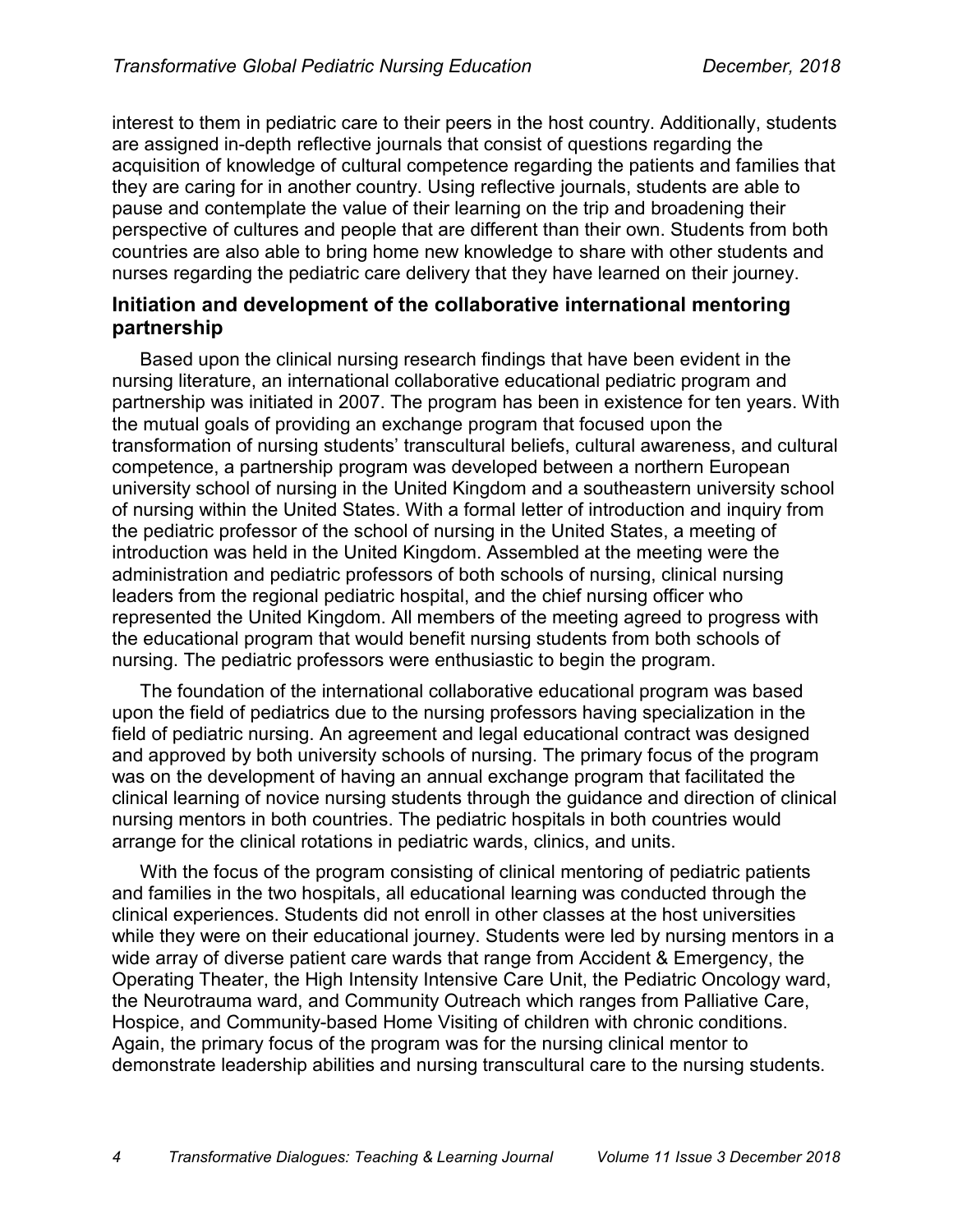This program is presented each academic year, and students from the United States travel to the United Kingdom over Spring Break, and students from the United Kingdom travel to the United States during the winter break for their clinical training. The professors have utilized private tour agencies for coordinating all arrangements for the students to help reduce costs. Students are housed in hotels that have been arranged through the student led travel company. The travel companies additionally arrange all flights, transportation, educational tours and most meals for the journey. The schedule for the United States' students encompasses a nine-day journey which includes two overseas travel days, two days of local touring and sightseeing, and five days of clinical mentoring within the pediatric hospital on a specialized ward. Students from the United States additionally can care for children from families that have immigrated to the United Kingdom through the advent of the European Union in the clinics in the local region. Students from the United Kingdom travel to the United States for a fourteen-day journey that includes two days of overseas international travel, two days of sightseeing and touring, five days of clinical mentoring in the pediatric hospital and an additional five days of clinical mentoring in the tribal hospital at the Native American reservation hospital.

Nursing students from the United Kingdom are mentored by clinical nursing mentors at the Native American reservation hospital and community care facilities while they are in the United States in their program. The reservation is located 30 miles from the university and the students from the United Kingdom are immersed in a culture that has extremely different beliefs and health care protocols, then those that they see utilized in their home country. Nursing clinical mentors additionally travel to home care visits and the students can witness firsthand the nature and living habits of the families, children, and elderly population that reside in the reservation. This portion of their mentoring nursing program has become one of the highlights of their educational experience while they are visiting pediatric facilities and nursing care in the United States. Students always are enthusiastic about this facet of their learning.

A highlight of this mentoring program is additionally that students from both universities present nursing care presentations to their visiting health care professionals and administration at both children's hospitals, as well as nursing students. Topics have ranged from childhood obesity, diabetes, autism spectrum disorder, oncological conditions, congenital anomalies, and mental illness such as substance abuse and addiction. These presentations are warmly received at each of the children's hospitals with nursing students, professional nurses, and interprofessional care givers such as physicians in attendance. Students are thrilled to have presented their first international nursing presentation and are eager to include this milestone in their personal resume as they prepare to apply for their first nursing positions after completion of nursing school.

### **Transformative learning through the international pediatric education program**

Owen (2016) has found that students experience unsettling educational experiences that Mezirow (2009) considered to be "disorientating dilemmas" that challenge their beliefs and thoughts. Through these experiences, students can critically reflect and discern how their own values have been challenged and are often transformed and changed to embrace new ways of thinking about troubling situations. Students are often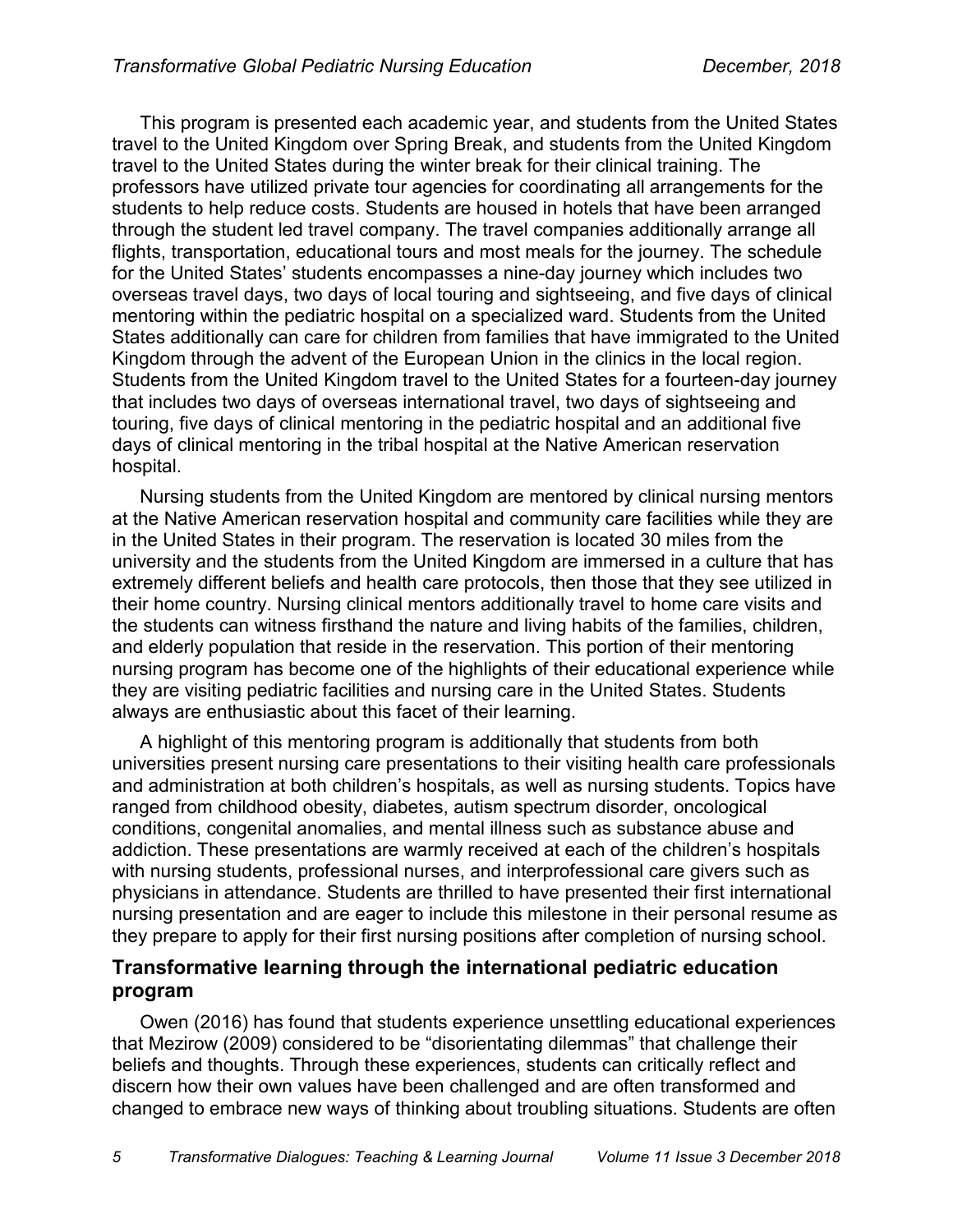led through a process of transformation that results in new visions and perspectives (Calleja, 2014). This form of intellectual transformational learning has become extremely evident over the past decade with the novice nursing students that experience alternative forms of healthcare beliefs and nursing care in both socialized and privatized systems. Students often have a closed-minded approach to how pediatric nursing care is delivered in either the United Kingdom or the United States, and it is only when they are clinically immersed in learning with a clinical nursing mentor caring for children, do they confront their educational beliefs and are encouraged to embrace new ways of accepting nursing care. Students from the United States hold a post-journey seminar that allows reflective discussion regarding learning that was acquired on the journey and pertaining to cultural competence and caring for pediatric patients. The following excerpts from clinical discussions are examples of how nursing students have been transformed to hold new insights into the delivery of nursing care for children in both countries.

This first quotation discusses the learning that one student realized during the trip regarding traveling to the United Kingdom:

Traveling to another country can seem like traveling to an alien world. The food, climate, language, customs, and roadways can be so different than one is accustomed. It is exciting to experience new cuisines and view gorgeous landscapes. Learning about the history and impact of leaders gives one a great appreciation of the trials and tribulations a country has faced through the ages and how they have survived so many misfortunes.

(Student one, personal communication, March 11, 2018).

Students were eager to discuss the similarities and differences in which nurses were educated in both countries. The following is an excerpt of this discussion:

It is helpful to learn how nurses in other parts of the world are educated. Global health or improving the well-being of people worldwide through areas of study, research, and practice is something in which all nurses should be participating within their scope. This allows us to be interconnected for a common cause. (Student two, personal communication, March 11, 2018).

The students from the United States were amazed to learn about the differences in the cultures with the United Kingdom regarding cost of health care, mortality, and infant mortality rates. The following quotation demonstrates a portion of this discussion:

In 2014, the United States spent \$8,895 per year per person for health care while the United Kingdom spent \$3,399 per person yet, their life expectancy for males is 78 years, while ours is 76 years, and for females is 82 years, while ours is 81 years (Holtz, 2017) . Their infant mortality rate in 2009 was 6/1000 while ours 8/1000 (Holtz, 2017). These numbers signify we are misappropriating monies or people are not receiving satisfactory healthcare.

(Student three, personal communication, March 11, 2018).

Students openly discussed the immense difference between the pediatric care that children received from birth onward in the United Kingdom, as compared to the minimal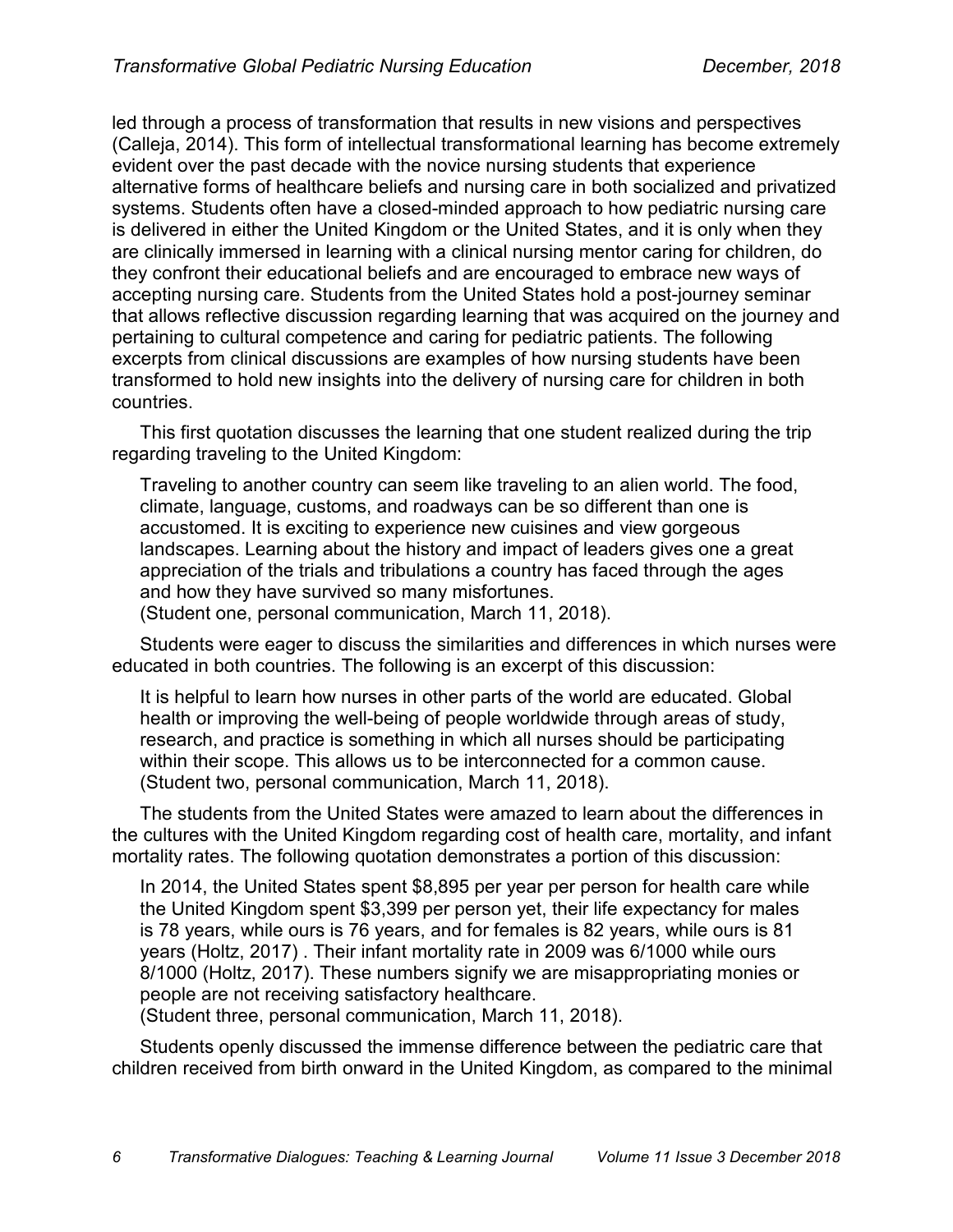care that is delivered within the United Stated through lack of a socialized health care system. The following is a quotation from this discussion:

When a child is born, a nurse is assigned to that child as a contact person until the child graduates "secondary school" or high school. This is a completely different form of healthcare than here delivered in the United States. (Student four, personal communication, March 11, 2018).

The students in the United States reflected upon the similarities in the care of young children in housing projects that were in the United Kingdom and the United States. The following quotation is an excerpt of this discussion:

My preceptor and I made our first visit to a home to give a 3-year-old girl a shot of methotrexate for her rheumatoid arthritis. Our injection process was quick and the little girl quite cooperative however, my preceptor was unhappy as the "mum" had let her other children stay home from school for no reason. This mother had been reported to the authorities.

(Student five, personal communication, March 11, 2018).

Terminal care for children in the United States is extremely different than in the United Kingdom, where children are allowed and encouraged to die in the comfort of their families and home environment. The following quotation is an example of this discussion:

She explained to me, families want to keep "unwell" or ill children at home, especially if they are terminal. The nurses set up resources to help provide special nutritional services, individualized air mattress beds, and overnight medical care for the terminal child. Hospice Care is called Care-24 and this group will set up for an undertaker to take the child 24 hours after death, prepare the body, and return the deceased child to the home.

(Student six, personal communication, March 11, 2018).

Students from the United Kingdom also held reflective seminars with the professor from the United States prior to their departure to their home country. One of the discussions was over the impression of the lack of hand washing in care by nurses in the United States. The following is the example from this discussion:

I was surprised by the little attempt that the nurses on the ward had in the United States for ensuring that they were washing their hands between caring for the children. I saw many instances when this happened.

(Student seven, personal communication, January 30, 2017).

Students from the United Kingdom appreciated and valued the clinical nursing experiences that they had while caring for families on the Native American reservation. The following excerpt is an example of the awareness that was discussed by the students:

I was amazed at how the entire family would come to the home and stay throughout the day when a child on the Native American reservation was ill and in bed. I was told that this was the custom of the tribe and was respect for the family.

(Student eight, personal communication, January 30, 2017).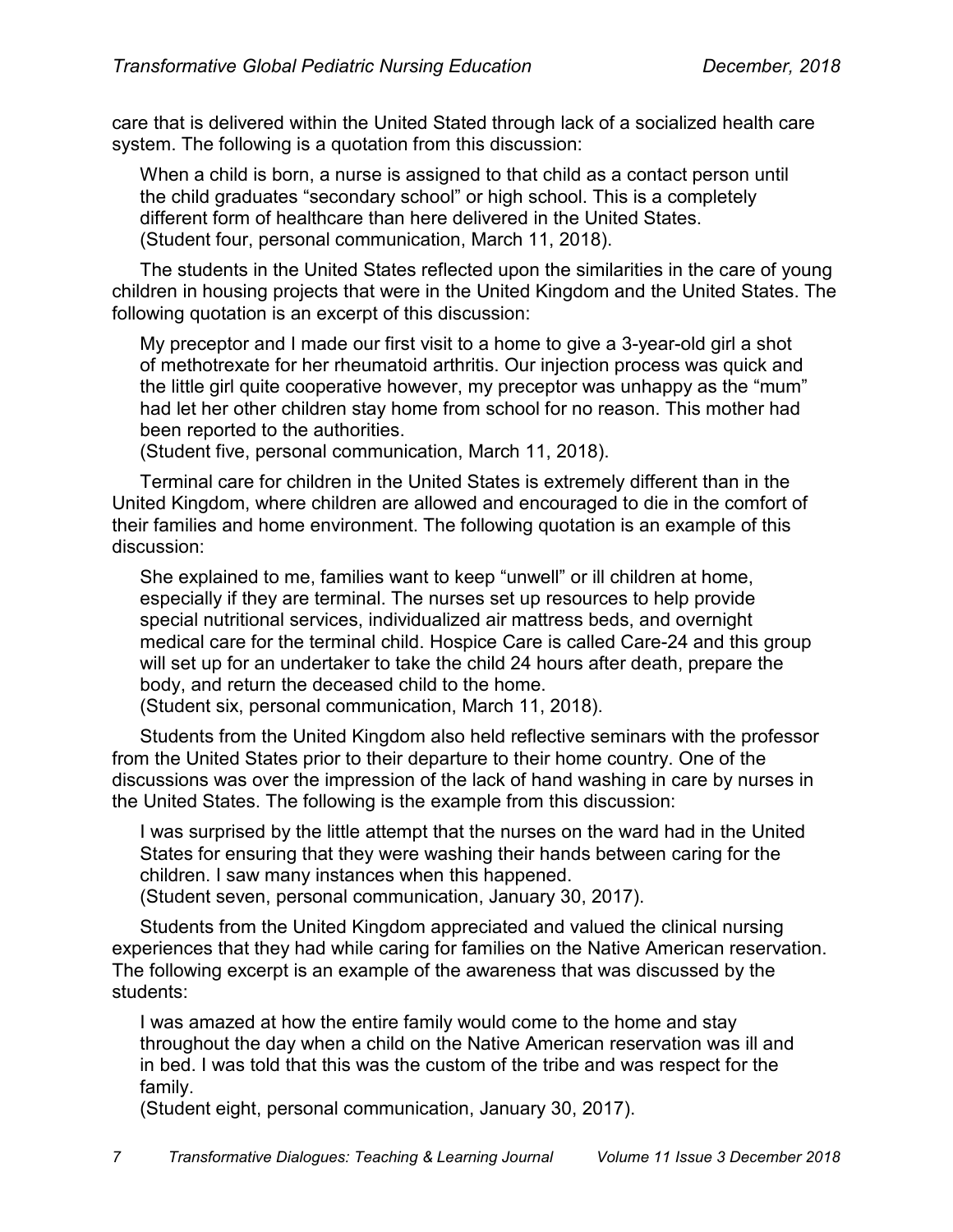### **Conclusions with international collaborative pediatric mentoring programs**

International educational nursing programs such as the pediatric mentoring program provide a wealth of novel experiences and adventures. These experiences help nursing students to view the world in different perspectives and viewpoints when learning to care for pediatric patients. In this collaborative program, nursing students have had the opportunity for individualized and intensive mentoring with a clinical nursing mentor that has helped and facilitated their learning into one of being truly transformative. Students have had the ability to embrace new ways of understanding and changing their own ways of thinking to learn transcultural beliefs, values, and cultural awareness in traveling and participating in this program. Both university schools of nursing and pediatric hospitals have also been enriched by the years of valuable experiences and professional friendships that have developed. There have been over 150 students that have participated in the clinical mentoring program. It is hoped that this review will both interest and enable other schools of nursing and pediatric hospitals to inquire and initiate programs of this kind that are invaluable to student learning.

## *References*

- Bamber, P. M. (2015). Becoming other-wise: Transforming international service-learning through nurturing cosmopolitanism. *Journal of Transformative Education*, *13*(1), 26-45.
- Berg, M.L. (2016). A transformative service learning experience in Guatemala. *Nursing*, *46*(9), 18-23.
- Berlund, D., Richards, J., & Lund, K. D. (2014). A Canada-Bangladesh partnership for nurse education: Case study. *International Nursing Review*, *57*, 352-358.
- Brown, M., & Boateng, E. A. (2016). Should I stay or should I go? A systematic review of factors that influence healthcare students' decisions around study abroad programmes. *Nurse Education Today*, *39*, 63-71.
- Calleja, C. (2014). Jack Mezirow's conceptualization of adult transformative learning: A review. *Journal of Adult and Continuing Education*, *20*(1), 117-136.
- Curtin, A. J, Martins, D. C, & Schwartz-Barcott, D. (2014). A mixed methods evaluation of an international service learning program in the Dominican Republic. *Public Health Nursing*, *32*, (1), 58-67.
- Curtin, A. J., Martins, D. C, Schwartz-Barcott, D., DiMaria, L. A., & Ogando, B. M. (2015). Exploring the use of critical reflective inquiry with nursing students participating in an international service-learning experience. *The Journal of Nursing Education*, *54*(9), 95-98.
- Gilliland, I., Attridge, R., Attridge, R., Maize, D. F., & McNeill, J. (2016). Building cultural sensitivity and interprofessional collaboration through a study abroad experience. *Journal of Nursing Education*, *55*(1), 45-48.
- Holtz, C. (2017). *Global Health Care, Issues and Policies* (Third ed.). Burlington, MA: Jones & Bartlett, LLC.
- Howie, P., & Bagnall, R. (2013). A beautiful metaphor: Transformative learning theory. *International Journal of Lifelong Education*, *32*(6), 816-836.
- Kelleher, S., & FitzGerald, S. (2017). Factors that influence nursing and midwifery students' intentions to study abroad: A qualitative study using the theory of planned behavior. *Nurse Educator Today*, *44*, 157-164.
- Kohlbry, P. W. (2016). The impact of service-learning on nursing students' cultural competency. *Journal of Nursing Scholarship: An Official Journal of Sigma Theta Tau International Honor Society of Nursing*, *48*(3), 303-311.